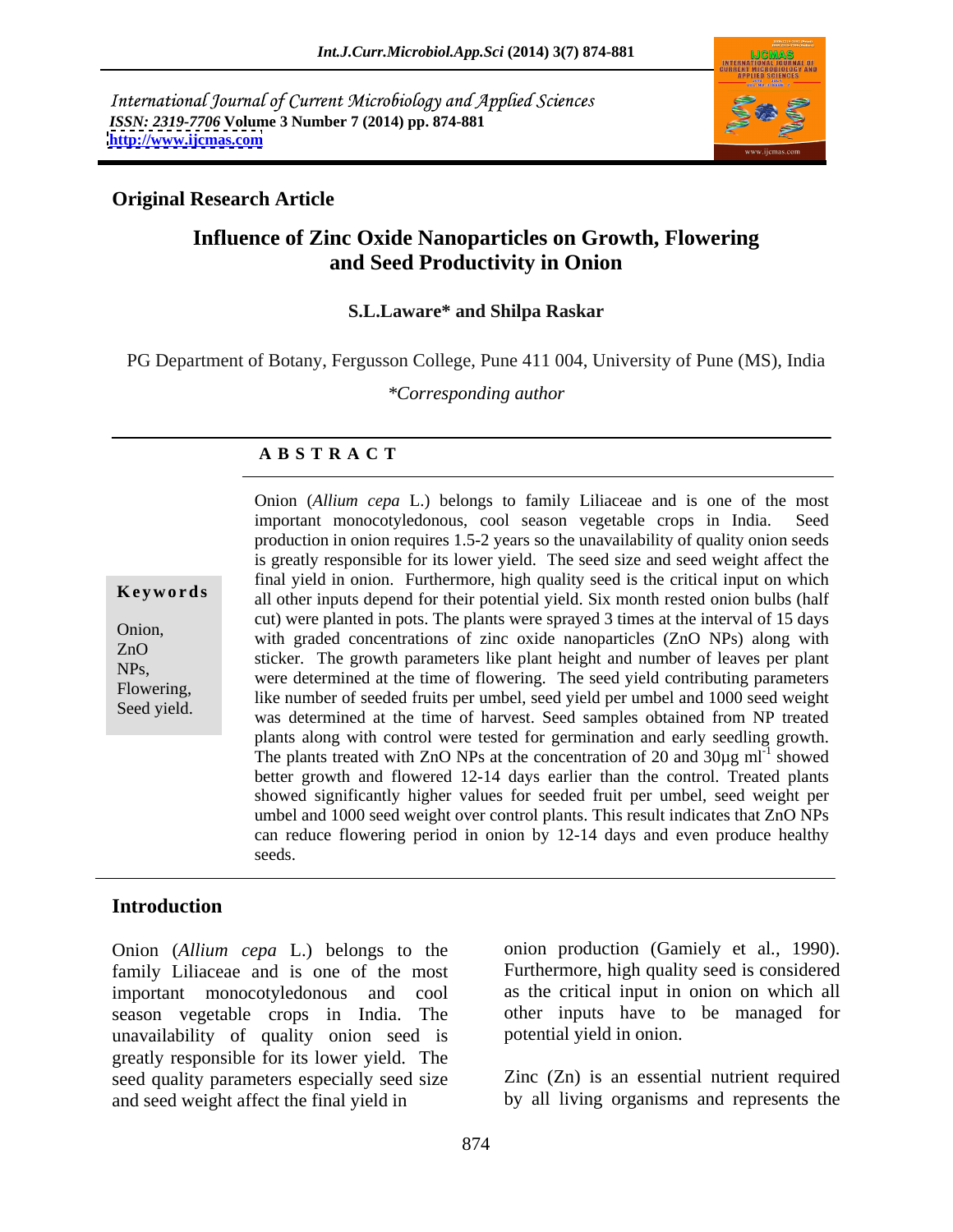23<sup>rd</sup> most abundant element on earth Manoparticles (NPs) with small size and (Broadley et al., 2007) and the  $2<sup>nd</sup>$  most large surface area are expected to be the abundant transition metal, subsequent to iron (Jain et al., 2010). It is the required in six plants. Currently use of nanomaterials has different classes of enzyme, which include- been expanded in every fields of science oxidoreductases, transferases, hydrolases, including agriculture. It has been stated that lyases, isomerases and ligases (Auld, 2001). application of micronutrient fertilizers in the Zinc has been considered as an essential form of NPs is an important route to release micronutrient for metabolic activities in required nutrients gradually and in a plants and animals including humans. controlled way, which is essential to Although it is required in trace amounts in mitigate the problems of fertilizer pollutions plants but, if it is not available in required amount, it creates physiological imbalances and affects enzyme activities and other nanoscale, they change their physical, metabolic processes (Baybordi, 2006). Zinc has important functions in the synthesis of well as catalytic properties and evenmore auxin or indoleacetic acid (IAA) from increase the chemical and biological tryptophan as well as in biochemical reactions required for formation of chlorophyll and carbohydrates. It also Reynolds, (2002) demonstrated that regulates the functions of stomata by micronutrients in the form of NPs can be retaining potassium content of protective used in crop production to increase yield. cells. The crop yield and quality of produce Currently Prasad et al (2012) studied the can be affected by deficiency of Zn (Jamali effect of nanoscale zinc oxide on the et al., 2011). It was found that zinc has an germination, growth and yield of peanut and important role in management of reactive observed significantly more growth and oxygen species and protection of plant cells yield. Therefore, in this study it was planned against oxidative stresses (Sheikh et al., to study the effects of ZnO-TG NPs on the

Researchers like Camp and Fudge (1945), Chapman (1966), Viets (1966), Anderson (1972), Mengel and Kirkby (1978), reproduction and yield. It has been indicated to 0.1 ml of 0.5 M solution of 1that the retention time of Zn in the plant thioglycerol and to 10 ml of  $10^{-3}$  M solution conditions ZnSO<sub>4</sub> has a large salt index and treatment in pot grown onion plants. it may show burning injury if the plants are soft or sensitive. Farmers are using both zinc Six month rested onion bulbs (half cut) of sulfate and EDTA-Zn chelate for soil and same sizes were planted in pots. The plants foliar applications; however, the efficacy is were sprayed 3 times (15 days interval) with

ideal material for use as a Zn fertilizer in (Naderi and Abedi, 2012). It is because of that when materials are transformed to a chemical and biological characteristics as activities (Mazaherinia et al., 2010).

2009). growth, flowering and seed production in Reynolds, (2002) demonstrated that onion.

# **Materials and Methods**

Marschner (1993), Brown et al. (1993) and  $\qquad \qquad$  Zinc oxide (ZnO) NPs about  $\approx 18$  nm sizes Fageria et al. (2002) have demonstrated were synthesized by mixing 10 ml of essentiality and role of zinc in plant growth, sodium hydroxide (NaOH) solution (4mM) system is low and hence, the bioavailability of zinc acetate (Dhobale et al. 2008). The of Zn for long period is not sure with the use synthesized ZnO-TG NPs were dried in of ZnSO4 fertilizer. Under high temperatures oven, suspended in water and then used for to 0.1 ml of 0.5 M solution of 1 thioglycerol and to 10 ml of  $10^{-3}$  M solution

low. graded concentrations of nanoparticles along treatment in pot grown onion plants. Six month rested onion bulbs (half cut) of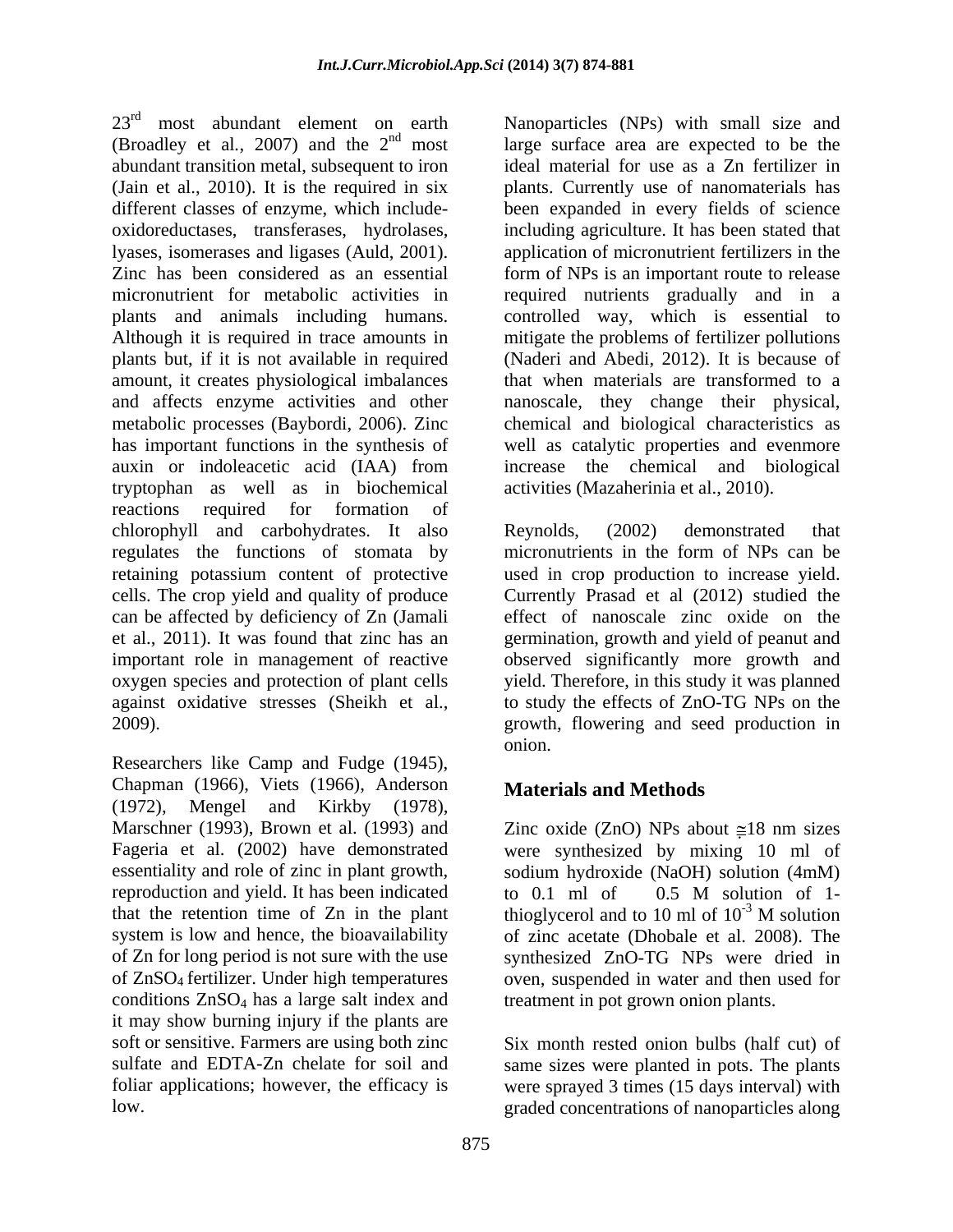with sticker. The growth parameters like Significant differences in number of seeded plant height, number of leaves per plant and fruit per umbel, seed weight per umbel and days required for flowering were determined at the time of flowering. The seed yield of NPs treatments (Table-2). This study contributing parameters like number of reveals that the 30  $\mu$ g ml<sup>-1</sup> concentration of seeded fruits per umbel, seed yield (g) per ZnO NPs produced the highest number umbel and 1000 seed weight (g) was (228.68) of seeded fruits per umbel whereas determined at the time of harvest. The seed the least value (220.14) for the same samples obtained from ZnO NP treated parameter was recorded from 40  $\mu$ g ml<sup>-1</sup> plants were tested for germination and early concentration of NPs. The highest seed seedling growth (Raskar and Laware, 2013). weight per umbel (2.34 g and 2.33g) was Experiments were carried out in triplicate. recorded from the 20 and 30  $\mu$ g ml<sup>-1</sup> Data recorded from three replications were concentration of NPs respectively, while the subjected to single way analysis of variance lowest seed weight (1.94 g) was obtained (ANOVA) and critical differences were from the control plants. Again, the highest calculated at p=0.05 level. 1000-seed weight (3.52g) was obtained in

Effect of different concentrations of ZnO nanoparticles on plant height, number of leaves per plant, and days required to flowering, seeded fruits per umbel and 1000 seed weight are given in table-1 and table-2. Results pertaining to plant height showed that maximum plant height was increased by 3.93 % i.e. 32.24 cm in 20 µg ml-1 concentrations of ZnO NPs over control and 40  $\mu$ g ml<sup>-1</sup> concentration of ZnO NPs as against 31.02 cm in control (Table no.1 and fig 1). Data on number of leaves per plant indicate that the number of leaves was significantly more in all the treatments and maximum number i.e. 23.14 was exhibited in plants treated with 30  $\mu$ g ml<sup>-1</sup> ZnO NPs as against 16.52 in control plants (Table-1). On the other hand it was observed that the number of days required for flowering of onion was significantly reduced in all the treatments of ZnO NPs. The plants treated at the concentration of 30  $\mu$ g ml<sup>-1</sup> of ZnO NPs initiated flowering after 51.44 days as against 66.28 days in control plants (Tale no. 1).

**Results and Discussion** control plants it was 3.18 g. The results of 1000-seed weight were observed in respect concentration of 30  $\mu$ g ml<sup>-1</sup> concentrations of NPs and in present investigation indicate that more vegetative growth of onion plants due to NPs treatments resulted in higher number of flowers and seeded fruits per umbel which might be the cause of higher seed weight per umbel and 1000 seed weight.

it was decreased by 0.45 % i.e. 30.88 cm in concentration of ZnO NPs as lengths) along with control seed lot are of  $ZnO$  NPs seed lot obtained from plants treated with 30 The results of seed germination test of seed lots obtained from ZnO NPs treated plants with respect to percent seed germination and seedling growth (i.e. radical and shoot lengths) along with control seed lot are given in table.3. The seed lots obtained from ZnO NPs treated onion plants showed significantly more seed germination i.e. 95.62%, 96.52% and 95.84% respectively in seed lots obtained from plant treated with 10, 20 and 30  $\mu$ g ml<sup>-1</sup> ZnO NPs as against 94.28% in control seed lot. Seedling performance with respect radicle and shoot growth in seed lots obtained from ZnO treated plants also showed same trend and highest increase i.e. 8.82% was noted in seed lot obtained from plants treated with 30  $\mu$ g ml<sup>-1</sup> ZnO NPs as compared to seed lot obtained from control plants.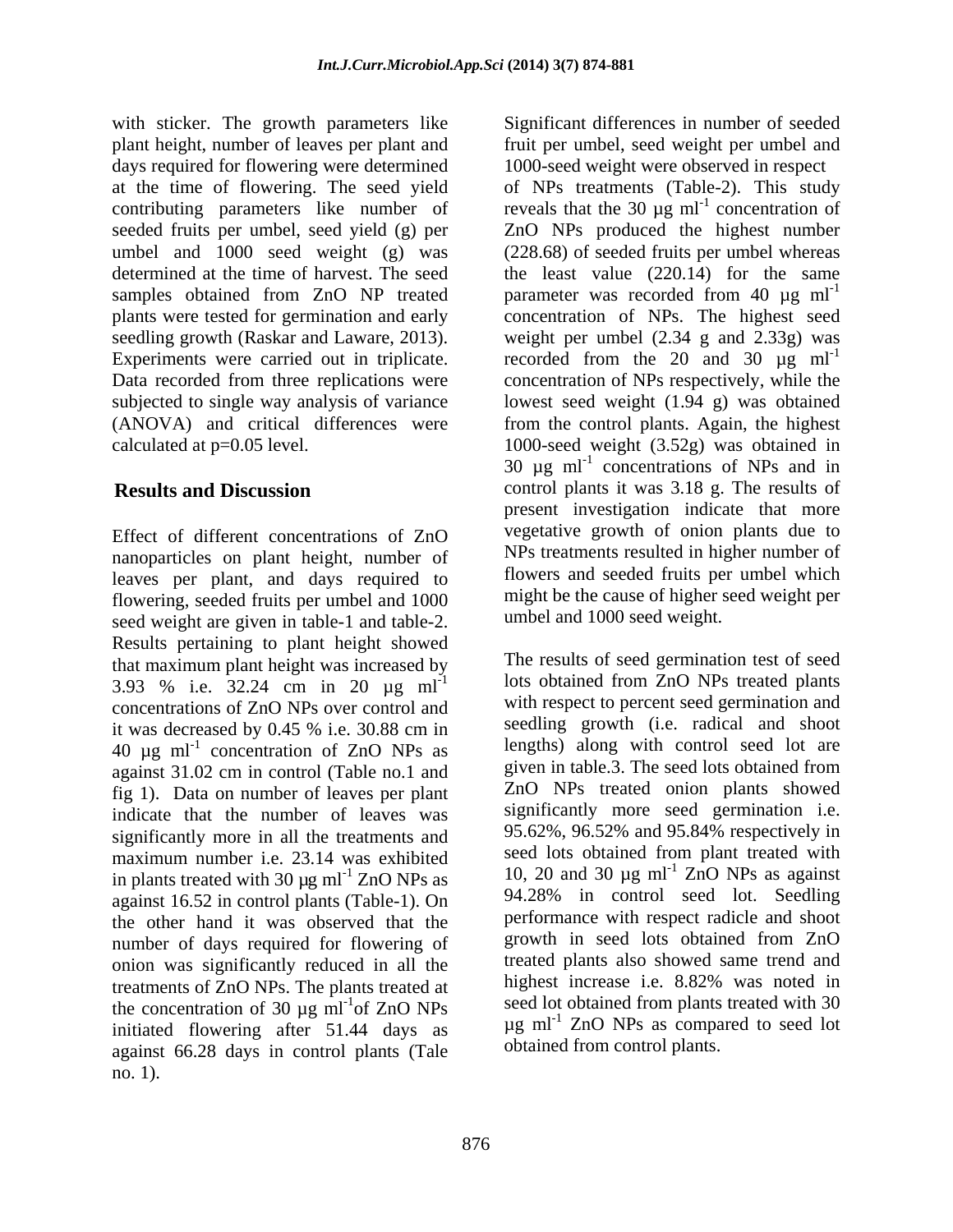Results depicted in table-1 and table-2 water might have limitation for their entry  $\mu$ g ml<sup>-1</sup> significantly increased vegetative<br>growth, induced early flowering and seed environmental stresses (Cakmak, 2000). to water soluble ions (Da Silva et al., 2006). Deore et al (2010) studied the effect of The ZnO NPs used in present study were studied the effect of organically chelated micronutrients (containing Zn) on growth solubility. enhancing growth and productivity in chili Gonzalez-Melendi et al (2008). (Capsicum annum L.) Abovementioned facts with respect to ZnO

Prasad et al (2012) suggested that ZnO NPs compared to  $ZnSO_4$  bulk. They also vield. observed beneficial effects of NPs in enhancing plant growth, development and In present investigation we have subjected yield in peanut at lower doses, but at higher concentrations ZnO NPs were detrimental onion plants to germination test under just as the bulk nutrients. Similar results laboratory conditions along with seed lot of were noted by Racuciu and Creanga (2007) control plants. The results pertaining to seed on plant growth in *Zea mays* at early germination and early seedling growth of ontogenetic stages due to treatment of seed lots obtained from ZnO NPs are given magnetic NPs coated with tetramethyl in table-3. The seed lots obtained from ZnO ammonium hydroxide. NPs treated onion plants showed

factors, which can affect the Zn uptake through spray application processes (Holder, 2007). Higher solubility of metal ions in 2007). Higher solubility of metal ions in Raskar and Laware (2014) studied effect of

clearly indicate that ZnO NPs at 10 to 30 40 trough the lipophilic cuticle, but the significantly increased vegetative permeability of lipophilic organic molecules growth, induced early flowering and seed trough cuticle increases with mobility and yield in treated onion plants. The increase in solubility of these compounds in the vegetative growth in onion might be due to transport-limiting barricade of the cuticles. fundamental role of Zn in protecting and Hence, ZnO NPs with less hydrophilicity maintaining structural stability of cell and more dispersible capacity in lypophilic membranes (Welch et al., 1982) and use in substances can have more chances to protein synthesis, membrane function, cell penetrate through the leaf surface and elongation as well as tolerance to release ions across the cuticle as compared liquid organic fertilizer supplemented with coated with TG; this indicates that they are chelated micronutrients (containing Zn) on less hydrophilic and more lypophilic in red pepper and observed increased growth nature. Prasad et al., (2012) observed higher and yield. Similarly Datir et al (2010) bioavailability of the ZnO NPs in peanut and productivity in okra and reported properties of ZnO NPs are responsible to increased growth and yield due to chelated give higher yields in peanut compared to micronutrient fertiliser. Datir et al (2012) chelated ZnSO<sub>4</sub>. Presence of NPs both in the also reported application of amino acid extracellular spaces and within cells in chelated micronutrients (containing Zn) for *Cucurbita pepo* was also reported by are absorbed by plants to a larger extent as role on onion growth, flowering and seed to water soluble ions (Da Silva et al., 2006).<br>The ZnO NPs used in present study were because of their nano size and lower water They reported that these Gonzalez-Melendi et al (2008).<br>Abovementioned facts with respect to ZnO NPs and possibility of their penetration in onion leaf cuticle can elucidate their positive yield.

It was noted that water repellence potential seedling performance with respect radicle of leaf surface acts as one of the limiting and shoot growth as compared to seed lot the seed lots obtained from ZnO NP treated in table-3. The seed lots obtained from ZnO NPs treated onion plants showed significantly more seed germination and obtained from control plants.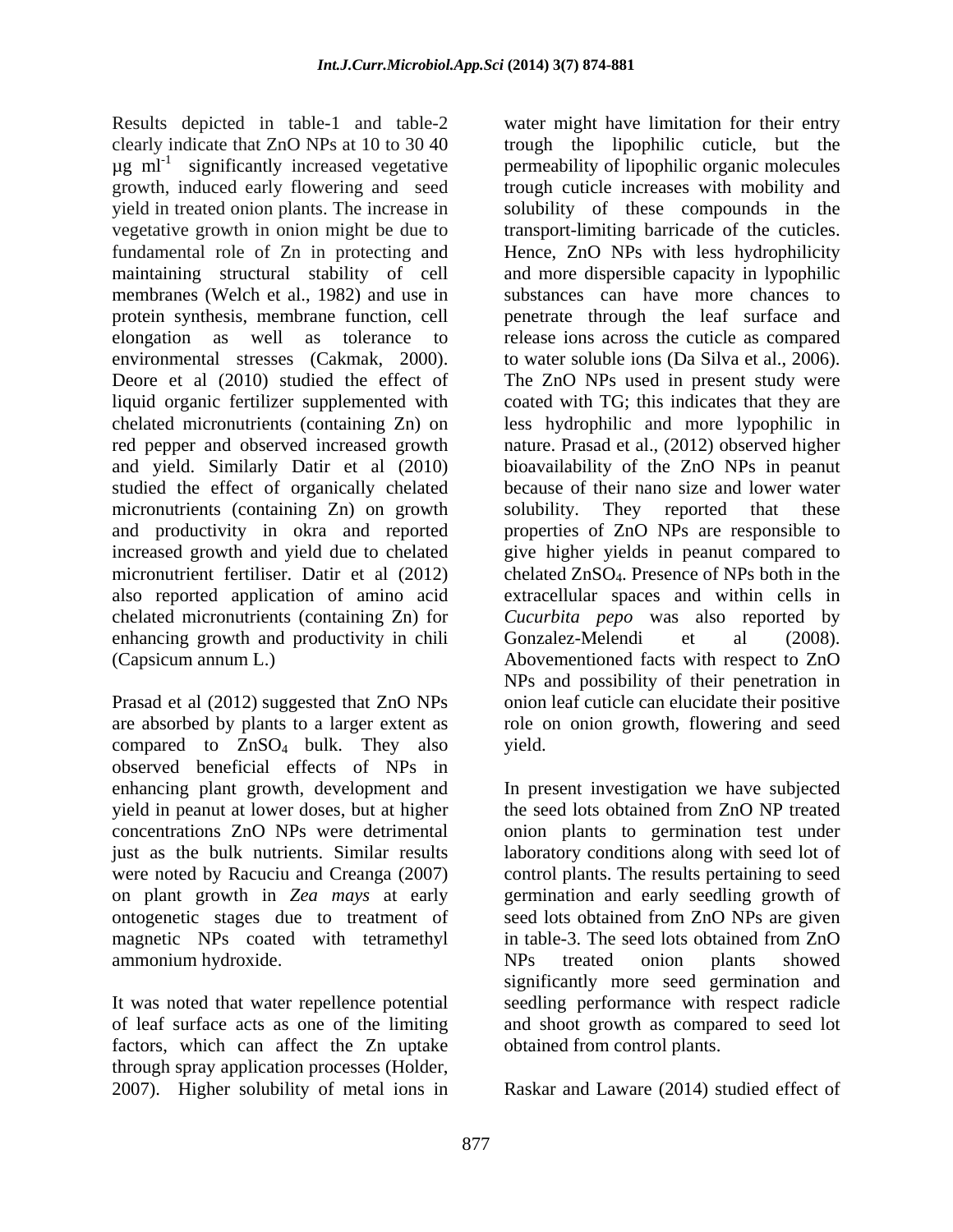ZnO NPs on seed germination and seedling low Zn content had poor seedling vigor and

Hence, it may be supposed that high Zn content in seed could act as a starter germination and early seedling growth.The fertilizer and improved seed germination higher percent seed germination and and early seedling growth. Ajouri et al significantly more seedling length in onion (2004) noted that seed priming with Zn was very effective in improving seed from ZnO NPs treated plants can be germination and seedling development in attributed to shipping of Zn from leaf tissues barley. Deore and Laware (2011) studied effect of liquid organic fertilizer seed development and maturation process. supplemented with organically chelated micronutrients (Zn, Cu and Fe) in red pepper

growth in onion and observed that seed on seed germination and early seedling germination increased in lower growth, they attributed these favorable concentrations of ZnO NPs but showed effects to the availability of micronutrients decrease in values at higher concentrations. to seeds during seed germination. Zinc Yilmaz et al. (1998) studied the effect of enhances cation-exchange capacity of the seed zinc content on grain yield and zinc roots, which in turn enhances absorption of concentration of wheat growth in zinc- essential nutrients, especially nitrogen which deficient calcareous soils. They observed is responsible for higher protein content. that wheat plants emerging from seeds with Zinc plays vital role in carbohydrate and field establishment on Zn-deficient soils. plant growth hormone i.e IAA. Zn is also an Rengel and Graham (1995) reported from essential component of dehydrogenase, pot culture experiments on wheat plants that proteinase, and peptides enzymes as well as increasing seed zinc content from 0.25 µg to promotes starch formation, seed maturation 0.70 µg per seed significantly improved root and production. These facts indicate that the and shoot growth under Zn deficiency. availability Zn to seed or high Zn content and tomato and observed beneficial effects proteins metabolism as well as it controls within the seeds during seed germination has very important physiological roles in seed seedlings observed in seed lots obtained through phloem to the seed at the time of

| Concentrati<br>on of ZnO<br><b>NPs</b><br>$(\mu gml)$ | Plant height<br>(cm) | PI/PDO<br>In height | Leaves<br>Plan | PIOC/F<br>$\rm{DOC}$<br>In leaves | Days to<br>flowering | <b>PDOC</b><br>in days for<br>flowering |
|-------------------------------------------------------|----------------------|---------------------|----------------|-----------------------------------|----------------------|-----------------------------------------|
| Control                                               | 31.02                | 0.00                | 16.52          | $0.00\,$                          | 66.28                | $0.00\,$                                |
| $10\mu g$ ml                                          | 31.86                | 2.71                | 18.67          | 13.01                             | 58.62                | $-11.56$                                |
| $20\mu\text{g} \text{ ml}^{-1}$                       | 32.24                | 3.93                | 22.75          | 37.71                             | 54.18                | $-18.26$                                |
| $\frac{30\mu\text{g ml}^{-1}}{20\mu\text{g ml}^{-1}}$ | 32.22                | 3.87                | 23.14          | 40.07                             | 51.44                | $-22.39$                                |
| $40\mu g$ ml                                          | 30.88                | $-0.45$             | 19.76          | 19.61                             | 56.26                | $-15.12$                                |
| CD 5%                                                 | 1.16                 |                     | 1.05           |                                   | 2.26<br>2.20         |                                         |

**Table.1** Effect of ZnO NPs on growth and flowering in *Allium cepa*

CD= critical difference; PI/PDOC= percent increase/percent decrease over control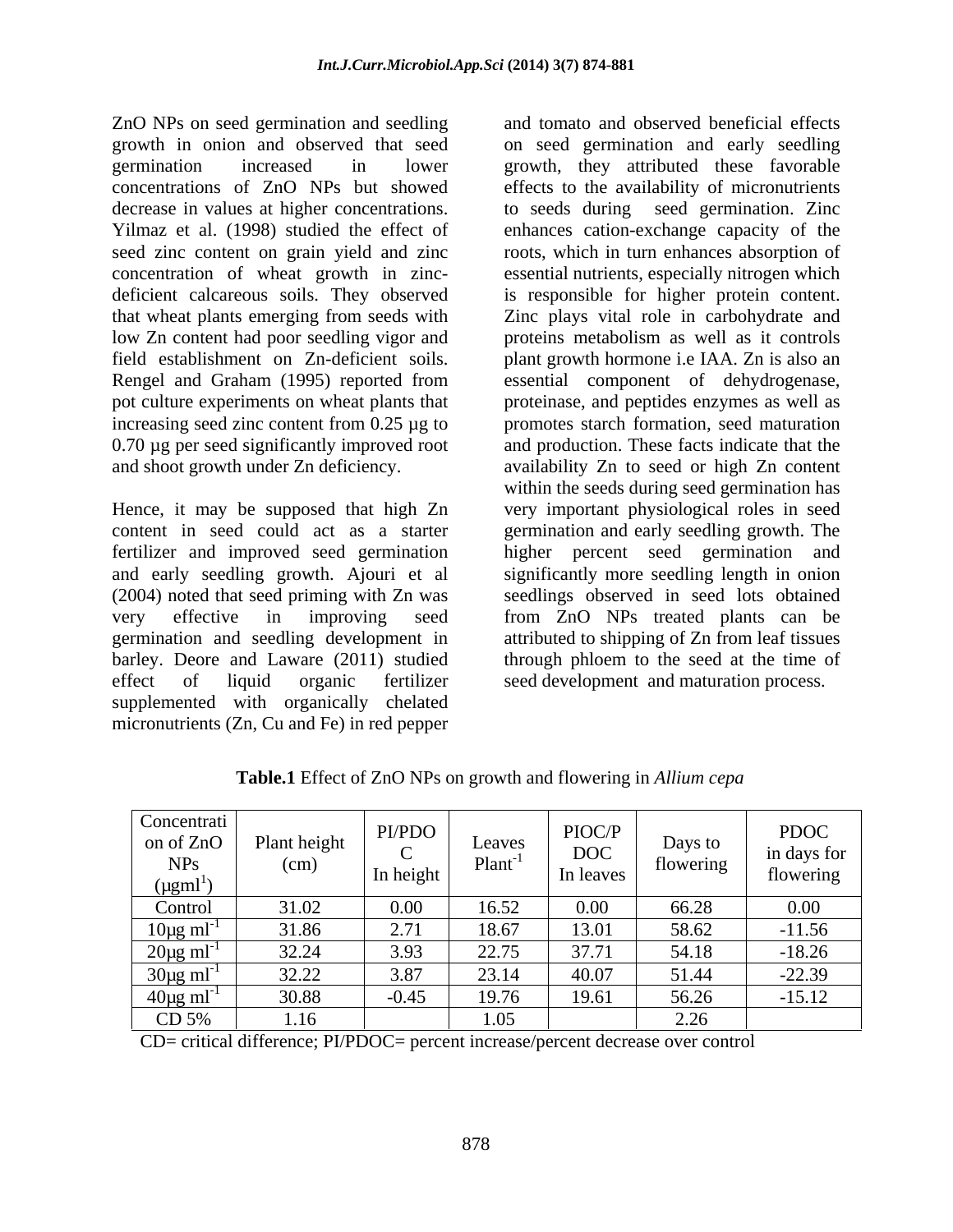

flowered 12-14 days earlier than the  $control (Pot-1)$ **Fig 1: Effect of ZnO NPs on growth and Flowering** - Plants treated with ZnO NPs at the concentration of 20  $\mu$ gml<sup>-1</sup> (Pot-3) and 30  $\mu$ gml<sup>-1</sup> (Pot-4)  $(Pot-4)$ exhibited maximum growth and control (Pot-1)

 $\mathcal{B}$  Bacterial Isolates in the set of  $\mathcal{B}$ 

**Table.2** Effect of ZnO NPs on seed yield contributing parameters in *Allium cepa*

| <b>Concentration</b> | Seeded fruits |                                | Seed weigh       |             | $1000$ seed  |             |
|----------------------|---------------|--------------------------------|------------------|-------------|--------------|-------------|
| of ZnO NPs           | $Umbel^{-1}$  | <b>PIOC</b>                    | umbel            | <b>PIOC</b> | Weight       | <b>PIOC</b> |
| $\mu$ g ml           |               |                                | 1 Y J<br>$\sim$  |             |              |             |
| Control              | 203.64        | 0.00                           | $\Omega$         | v.vv        | 3.18         | $0.00\,$    |
| $10\mu g$ ml         | 212.04        | ⊣.⊥∠                           | $\Omega$<br>2.UJ | 5.67        | 2.22<br>∟∠.د | 1.26        |
| $20\mu g$ m          | 224.18        | 10.08                          | 2.34             | 20.62       | 3.48         | 9.43        |
| 30µg ml              | 228.68        | 12.20<br>$1 \angle . \angle J$ | 2.33             | 20.10       | 3.52         | 10.69       |
| $40\mu g$ ml         | 220.14        |                                | 2.09             | 1.13        | J.L          | 0.94        |
| CD 5%                | $\sim$        |                                | 0.14             |             | 0.12<br>0.12 |             |

CD= critical difference; PIOC= percent increase over control

Table.3 Seed germination test in seed obtained from ZnO NPs (µgml<sup>-1</sup>) ) and the contract of  $\overline{a}$ treated plants in onion.

| Seed obtained from Percent seed PIOC<br>Seedlings   PIOC<br>Shoot<br>Radicle<br>$\begin{bmatrix} \text{ZnO} & \text{NPs} & (\mu \text{gml}^{-1}) \end{bmatrix}$ Germination<br>Length<br>length<br>length<br>(cm)<br>(cm)<br>(cm)<br>94.28<br>$0.00\,$<br>7.33<br>4.12<br>11.45<br>$0.00\,$<br>95.62<br>3.41<br>7.46<br>4.38<br>11.84<br>1.42<br>96.52<br>7.60<br>7.76<br>2.38<br>12.32<br>4.56<br>95.84<br>8.82<br>7.78<br>12.46<br>1.65<br>4.68<br>95.38<br>5.15<br>7.52<br>12.04<br>1.17<br>4.52<br>0.36<br>0.08<br>1.26<br>0.16 |                                                            |  |  |  |
|-------------------------------------------------------------------------------------------------------------------------------------------------------------------------------------------------------------------------------------------------------------------------------------------------------------------------------------------------------------------------------------------------------------------------------------------------------------------------------------------------------------------------------------|------------------------------------------------------------|--|--|--|
|                                                                                                                                                                                                                                                                                                                                                                                                                                                                                                                                     |                                                            |  |  |  |
|                                                                                                                                                                                                                                                                                                                                                                                                                                                                                                                                     |                                                            |  |  |  |
|                                                                                                                                                                                                                                                                                                                                                                                                                                                                                                                                     | treated plants                                             |  |  |  |
|                                                                                                                                                                                                                                                                                                                                                                                                                                                                                                                                     | Plants treated with<br>$00 \mu g$ ml <sup>-1</sup> ZnO NPs |  |  |  |
|                                                                                                                                                                                                                                                                                                                                                                                                                                                                                                                                     | Plants treated with<br>$10 \mu g$ ml <sup>-1</sup> ZnO NPs |  |  |  |
|                                                                                                                                                                                                                                                                                                                                                                                                                                                                                                                                     | Plants treated with<br>$20 \mu g$ ml <sup>-1</sup> ZnO NPs |  |  |  |
|                                                                                                                                                                                                                                                                                                                                                                                                                                                                                                                                     | Plants treated with<br>$30 \mu g$ ml <sup>-1</sup> ZnO NPs |  |  |  |
|                                                                                                                                                                                                                                                                                                                                                                                                                                                                                                                                     | Plants treated with<br>$40 \mu g$ ml <sup>-1</sup> ZnO NPs |  |  |  |
|                                                                                                                                                                                                                                                                                                                                                                                                                                                                                                                                     | CD $5%$                                                    |  |  |  |

CD= critical difference; PIOC= percent increase over control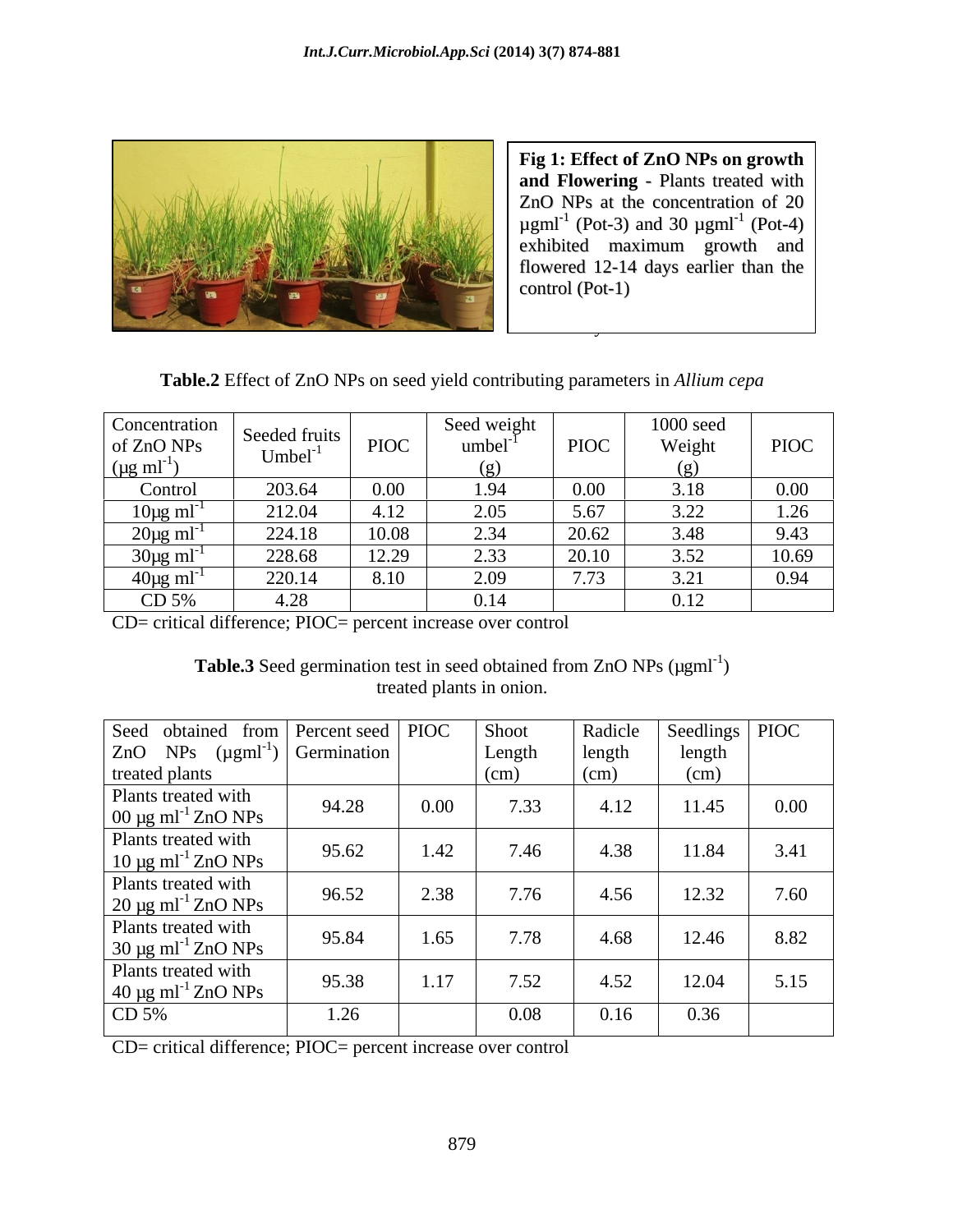Authors are thankful to The Principal 175, 241-256. Fergusson College Pune (MS) for providing necessary facilities and also thankful to authorities of Pune University

- Ajouri, A., Asgedom, H. and Becker, M.<br>Micronutrients on Growth and barley under conditions of P and Zn deficiency. Journal of Plant Nutrition and Soil Science. 167, 630–636.
- Anderson, W. B. 1972. Zinc in soils and plant nutrition. Advances in Agronomy.  $24,147-186.$
- Auld, D. S. 2001. Zinc coordination sphere in biochemical zinc sites. Biometals.
- nutrition. Parivar Press. First Edition. P-<br>19
- Broadley, M.R., White, P.J., Hammond, J.P., Zelko, I., Lu, A. 2007. Zinc in plants. New Phytol **.**173, 677-702.
- Brown, P. H., Cakmak, I. and Zhang, Q. plants. In: Zinc in Soil and Plants, ed.<br> $\frac{\text{but } \text{t}}{\text{http://dx.doi.org/10.1063/1.3009317}}$ A. D. Robson, pp. 93-106. Dordrecht, the Netherlands: Kluwer Academic
- Cakmak, I. 2000. Role of zinc in protecting production<br>189–272. plant cells from reactive oxygen  $\frac{109-272}{2}$ species. New Phytologist. 146, 185
- Camp, A. F., and B. R. Fudge. (1945). Zinc as a nutrient in plant growth. Soil  $\frac{9}{25}$  522-523 Science. 60, 157–164. 23, 322-323.
- Chapman, H. D. 1966. Zinc. In: Diagnostic Criteria for Plant and Soils, ed. H. D. Chapman, pp. 484 499.Riverside, CA: University of California.
- Da Silva, L. C., Oliva, M. A., Azevedo, A. A., and De Araujo, M. J. 2006. Response of resting plant species to

**Acknowledgement pollution** from an iron pelletization factory. Water, Air and Soil Pollution. 175, 241 256.

- (MS) for financial assistance.<br>(Capsicum annum L.). Plant Sciences **References** reed  $2(7)$ : 100-105. Datir, R.B., Apparao B. J. and Laware, S.L. 2012. Application of amino acid chelated micronutrients for enhancing growth and productivity in chili (Capsicum annum L.). Plant Sciences Feed. 2 (7): 100-105.
	- 2004. Seed priming enhances **Executive Secondary Secondary Secondary Secondary Secondary Secondary Secondary Secondary Secondary Secondary Secondary Secondary Secondary Secondary Secondary Secondary Secondary Secondary Sec** germination and seedling growth of **EXECUTE:** Productivity in Okra. Asian germination and seedling growth of Datir, R.B., Laware, S. L., and Apparao, B. J. 2010. Effect of Organically Chelated Micronutrients on Growth and Productivity in Okra. Asian J.Exp.Biol.Sci.Spl. 115-117.
		- Deore, G. and Laware S. 2011. Liquid organic fertilizer-An approach towards organic vegetable production. Lambert Academic publishing, Germany, pp. 52- 61
- $14, 271-313.$  Organic Equipment on Orowan Baybordi, A. 2006. Zinc in soils and crop and Yield in Chilli (Capsicum annum Baybordi, A. 2006. Zinc in soils and crop Deore, G. B., Limaye, A. S., Shinde, B. M. and. Laware, S. L. 2010.Effect of Novel Organic Liquid Fertilizer on Growth and Yield in Chilli (*Capsicum annum* L.) Asian J.Exp.Biol.Sci.Spl.2010. 15- 19
	- 179.<br>
	Dhobale Sandip, Trupti Thite, Laware, S. L., 1993. Forms and function of zinc in the library in the library and the state of Applied Physics 104, 094907 Rode, C. V., Soumya J. Koppikar, Ruchika-Kaul Ghanekar, and Kale, S. N. 2008. Zinc oxide nanoparticles as novel alpha-amylase inhibitors. Journal of Applied Physics 104, 094907 <http://dx.doi.org/10.1063/1.3009317>
	- Publishers.<br>
	production. Advances in Agronomy. 77,<br>
	production. Advances in Agronomy. 77, Fageria, N. K., Baligar, V. C. and Clark, R. B. 2002. Micronutrients in crop 189–272.
	- 205.<br>
	anna, G.I. 1770. Omon seed size,<br>
	weight, and element content affect Gamiely, S., Smittle D.A., Mills, H.A. and Banna, G.I. 1990. Onion seed size, germination and bulb yield. Hort. Sci*.* 25, 522-523.
		- Gonzalez-Melendi, P., Fernandez Pacheco, R., Coronado, M. J., Corredor, E., Testillano, P. S., Risueno, M. C., Marquina, C., Ibarra, M. R., Rubiales, D. and Perez-De-Luque, A. 2008. Nanoparticles as smart treatment delivery systems in plants: Assessment of different techniques of microscopy